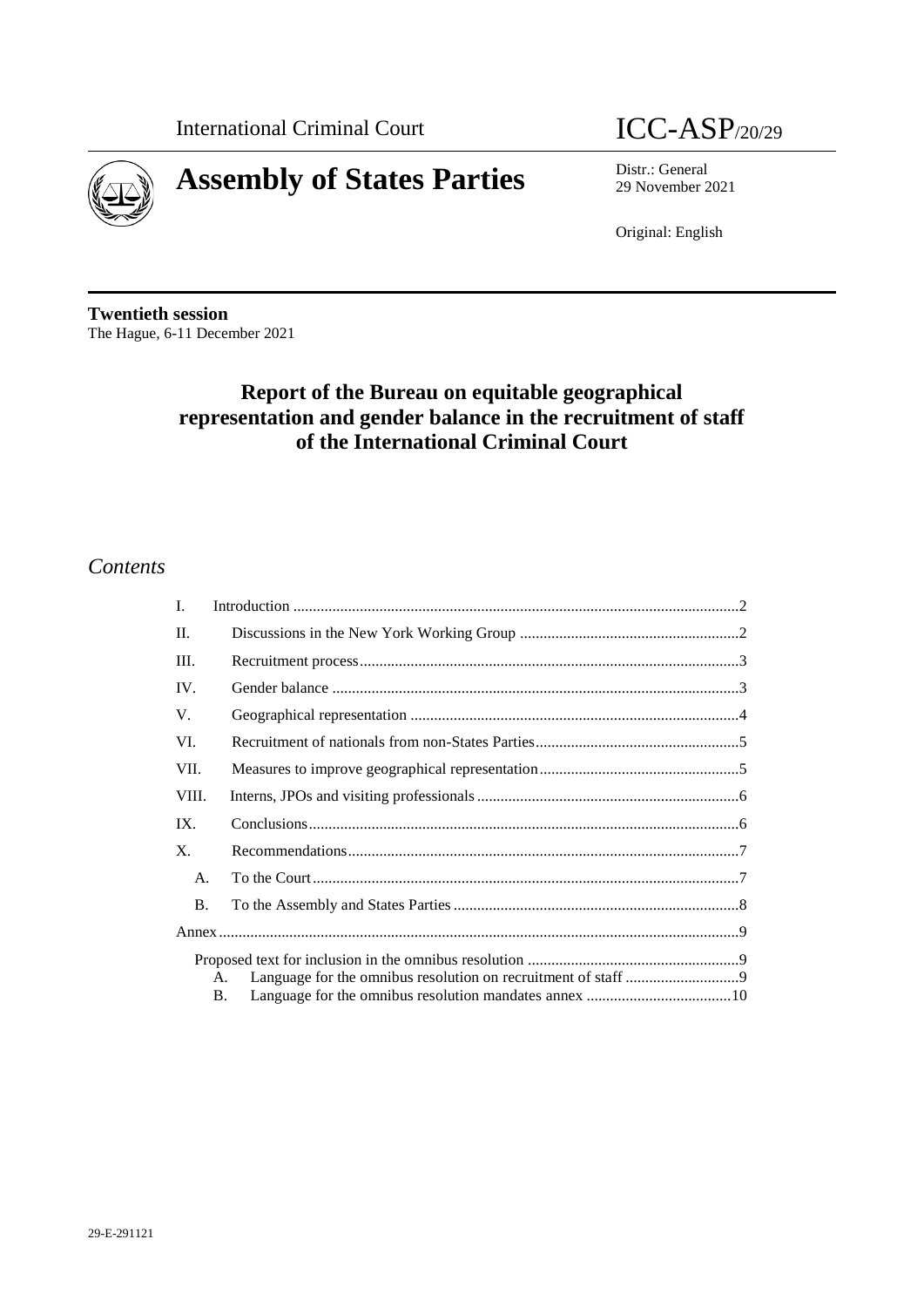# **I. Introduction**

1. The Rome Statute provides that the International Criminal Court ("the Court") shall ensure the highest standards of efficiency, competency and integrity, and shall have regard to fair representation of women and men for all positions, representation of the principal legal systems of the world for legal positions, and equitable geographical representation for positions in the professional category. The selection procedure is determined by the criteria set forth in articles 44(2) and 36(8) of the Rome Statute and resolution ICC-ASP/1/Res.10 of the Assembly of States Parties ("the Assembly").

2. As decided by the Assembly, the system of desirable ranges applied by the Court is based on the system of the United Nations. The ranges are calculated on the basis of a State's financial contribution to the budget of the Court and of a State's population size, both criteria in relation to the total membership of the Rome Statute.

3. At its nineteenth session, in resolution ICC-ASP/19/Res.6 on "Strengthening the International Criminal Court and the Assembly of States Parties", the Assembly "request[ed] the Bureau to continue engaging with the Court to identify ways to improve equitable geographical representation and gender balance in professional posts, as well as to remain seized of the issue of geographical representation and gender balance, and to report thereon to the twentieth session of the Assembly."<sup>1</sup> The Assembly noted that "the facilitation on geographical representation and gender balance will consider recommendations falling within its ambit".<sup>2</sup> In addition, in resolution ICC-ASP/19/Res.7 on the "Review of the International Criminal Court and the Rome Statute System", the Assembly requested "the relevant Assembly Mandates designated as responsible for assessing and taking possible further action as appropriate on relevant recommendations to commence implementation in 2021 and to submit to the Bureau the outcome of its consideration, including on action already taken and proposals for next steps, by 1 November 2021". 3

4. The mandate on the issue of geographical representation and gender balance was allocated by the Bureau of the Assembly to the New York Working Group and Mr. Choi Taeeun (Republic of Korea) was appointed as facilitator on this issue by the Bureau on 6 April 2021.

# **II. Discussions in the New York Working Group**

5. The facilitator convened two meetings, on 18 June and 5 November 2021 open to States Parties, Observer States and civil society. The meetings were held via remote-link due to the limitations imposed by COVID-19. During the meeting on 18 June, staff from the Human Resources Section of the Registry presented relevant aspects of the annual report of the Court on Human Resources Management, 4 as well as updated statistics and an overview of the Court's efforts to achieve equitable geographical representation and gender balance. States Parties noted that ICC-ASP/19/Res.6 had requested the Court to look into measures to introduce a rotation policy, and to report the outcome to the Assembly. A request was made for the Court to update States Parties regarding the introduction of a rotation policy, as the topic had not been addressed in the annual report. Delegations stressed that the lack of geographical representation and gender balance in the staff of the Court was taken very seriously by States Parties, and that addressing the working culture at the Court was crucial. Moreover, States Parties welcomed the appointment of Ms. Antônia Pereira de Sousa as the Court's Gender Equality focal point; she made an introductory presentation to States Parties on her role and mandate. Delegations also had an opportunity to discuss, with the Review Mechanism, the allocation of IER recommendations to the geographical representation and gender balance facilitation.

6. Following the first meeting, the facilitator also attended the third meeting of the Review Mechanism on 11 October, during which IER recommendation R15 was considered. It was noted that gender is an important matter throughout the Review process. During the

<sup>1</sup> ICC-ASP/19/Res.6, annex I, para. 13(d).

<sup>2</sup> ICC-ASP/19/Res.6, para. 126.

<sup>3</sup> ICC-ASP/19/Res.7, para. 7.

<sup>4</sup> ICC-ASP/20/3.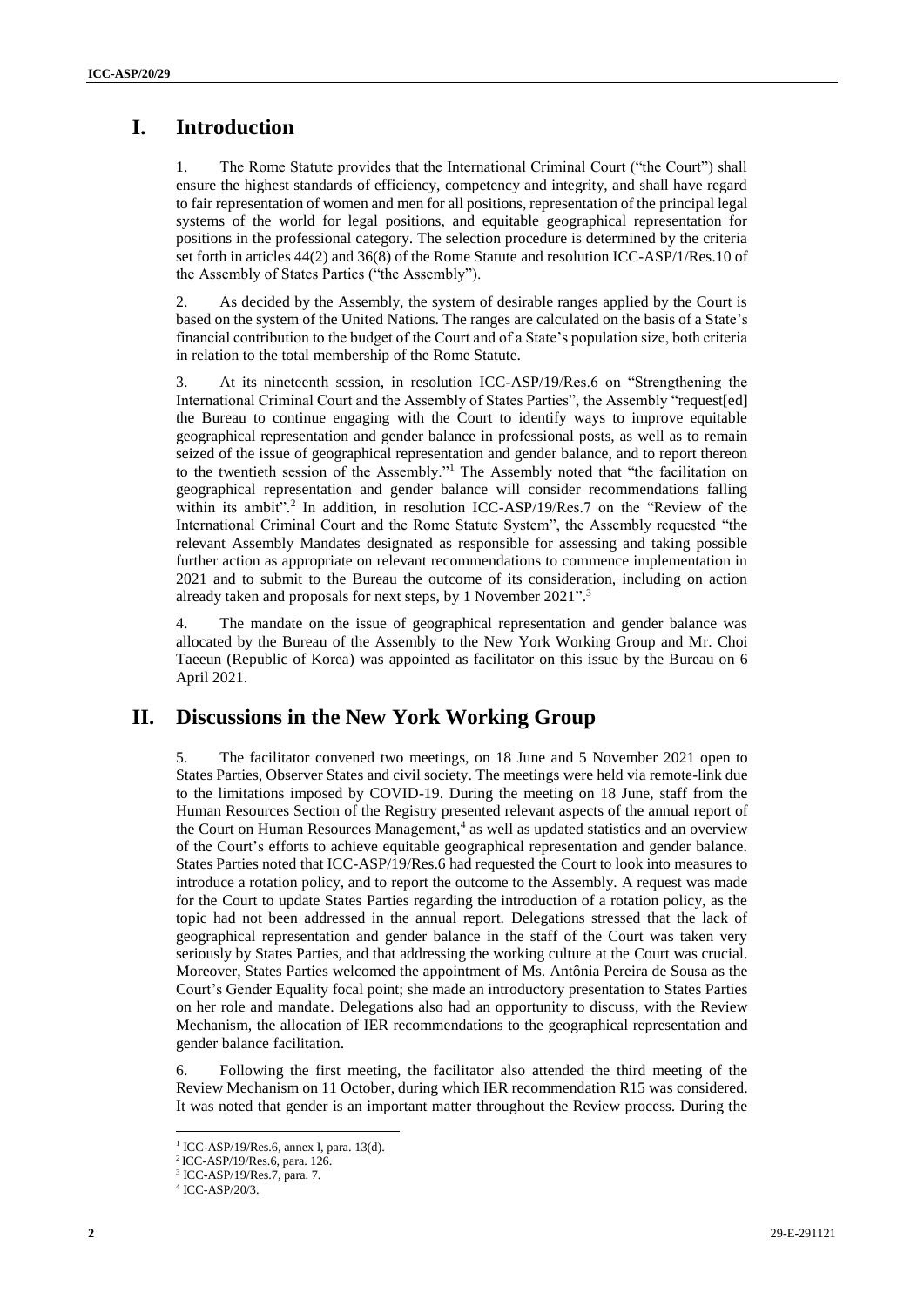meeting, States Parties emphasized that there is a sense of urgency concerning the implementation of R15. The Review Mechanism noted that following the assessment of R15 its implementation would be discussed with the geographical representation and gender balance facilitation. Furthermore, the Court noted that it is developing a gender strategy and is preparing to begin consultations on its content with all relevant stakeholders. Delegates noted that while the timeframe for implementing a strategy on gender equality and workplace culture was 2025, measures should be taken and implemented on a continuous basis from already and until the year 2025. It was also noted that developing and implementing a gender policy for the Court constitutes a long-term commitment.

7. The facilitator encouraged States Parties to attend the seventh meeting of the Study Group on Governance on 25 October, during which IER Recommendations R91 and R93 were discussed with the involvement of the geographical representation and gender balance facilitation

8. At the second meeting of the facilitation, held on 5 November, the Human Resources Section of the Registry noted that it is taking a specific targeted approach concerning geographical representation and gender balance, and that active sourcing and online application platforms were helping the Court move forward in that area. The Court also noted that it is updating its selection and recruitment policy and that the updated policy could be promulgated during the first half of 2022. It was noted that there had been negative progress in the area of gender balance, as the number of female staff at the P-5 or higher levels had reduced due to resignations. Delegations also had an opportunity to discuss IER recommendations R15, R91 and R93, and States Parties expressed their support towards the recommendations.

9. The facilitator also held bilateral meetings with interested delegations, aimed at providing specific information on statistics relevant to their respective States. As in previous years, the facilitation served, among other matters, as a platform to raise awareness on the staffing of the Court and provide updates regarding fluctuations of staffing.

#### **III. Recruitment process**

10. As at 31 July 2021, the Court had 439 staff members from 92 different nationalities in established professional posts (excluding the three elected officials and language staff).<sup>5</sup>

11. Representatives of the Human Resources Section provided States with background information regarding the functioning of the recruitment process. It was advised that, in accordance with the Rome Statute, the Court selects the most qualified candidates and, when candidates perform equally well, the recruiting panel considers geographical and gender representation. It was stressed that diversity is also relevant for the composition of the panels, and that its members are provided with information regarding under- and over-represented countries, in an effort to ensure that nationals from these countries are properly considered for shortlisting.

# **IV. Gender balance**

12. As at 31 July 2021, female staff comprised 48.1 per cent of the Court's professional staff, while male staff comprised 51.9 per cent.<sup>6</sup> Throughout the years, there had been some stability regarding gender balance at the Court,<sup>7</sup> however, imbalance in the staff composition within some Court programmes<sup>8</sup> and severe under-representation of female staff in positions

<sup>&</sup>lt;sup>5</sup> Information provided available in the Human Resources Section updated paper "HR Standard Statistics" dated 31 July 2021.

<sup>6</sup> ICC-ASP/20/15, para. 237.

<sup>7</sup> Ibid. Percentage of male and female staff per year: 2014: 53.5%-46.5%; 2015:56.2%-43.8%; 2016: 52.9%-47.1%; 2017: 53.6%-46.4%; 2018:52.8%-47.2%; 2019: 52.7%-47.3%).

<sup>8</sup> Ibid. Percentage of male and female staff per organ as of 30 September 2020: Judiciary: 35%-65%; Office of the Prosecutor: 47%-53%; Registry 58%-42%; Secretariat of the Assembly of States Parties: 56%-44%; Secretariat of the Trust Fund for Victims: 33%-67%; IOM 33%-67%; Office of Internal Audit 25%-75%.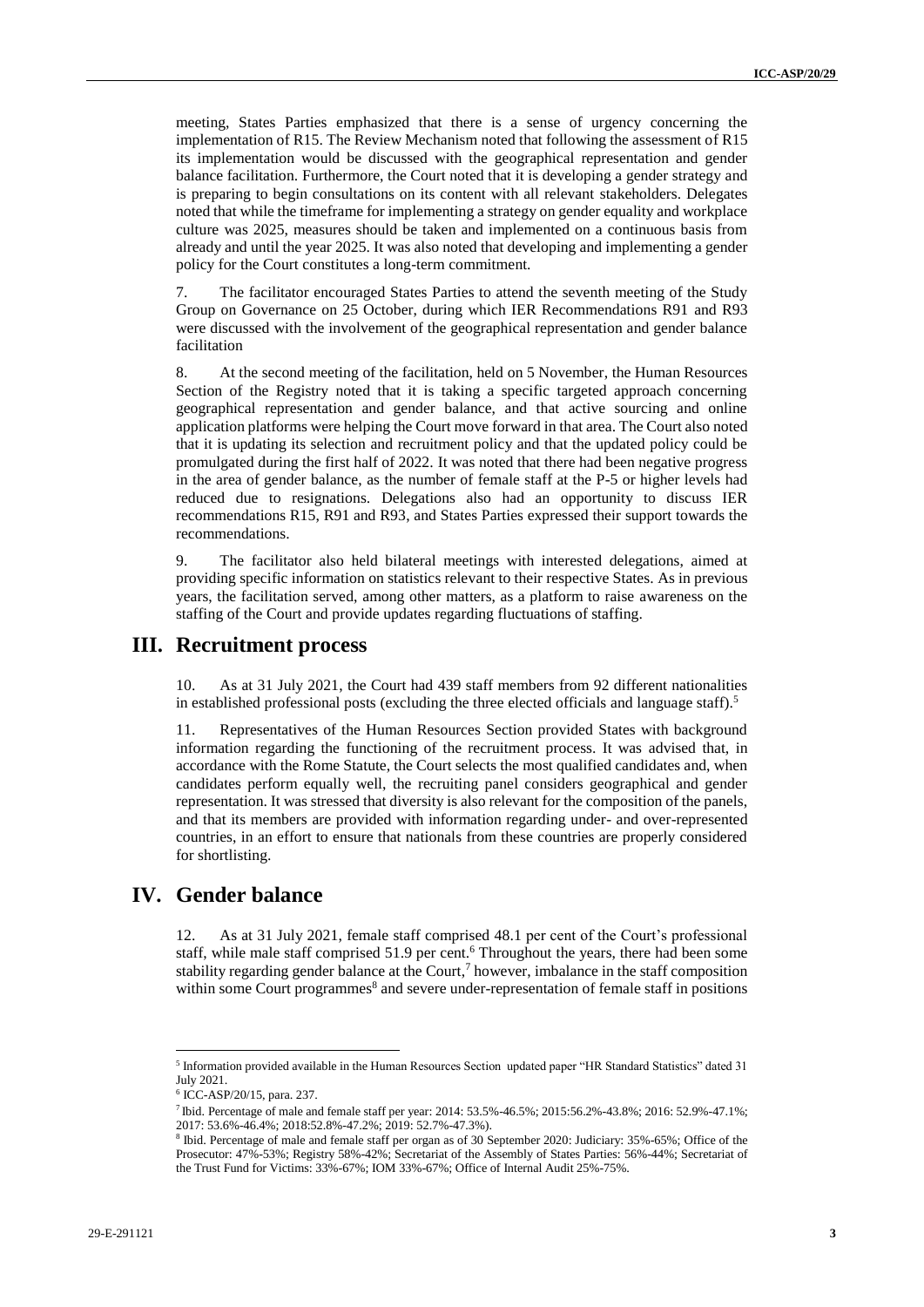P-5 and above<sup>9</sup> had been identified. While 81 per cent of female staff hold lower grade levels in the Court (P-1, P-2 and P-3) as at 31 July 2021 female staff were severely underrepresented at the higher levels: only 11.1 per cent of staff at the D-1 level were female, 27.5 per cent at the P-5 level, 38.1 per cent at the P-4 level, and 46 per cent at the P-3 level.<sup>10</sup>

13. In order to contribute to better understanding and addressing this situation, the Court had established a "Mentoring Programme for Women" which aimed at supporting women in strengthening professional networks and defining and pursuing career aspirations with the coaching and support of an experienced mentor. The Court also established a Gender Equality focal point on International Women's Day (8 March 2021). The Gender Equality focal point planned to initiate training programmes on gender awareness and unconscious bias for managers involved in recruitment. She would assist and advise on addressing systemic organizational issues which may present obstacles for the career progression of women and, together with training programmes, would be instrumental for identifying and addressing potential unconscious bias. In relation to the Gender Equality focal point and the activities related to the establishment of this role, the heads of Organ of the Court (the Prosecutor, President and Registrar) had joined the Gender Champion Leadership Network, bringing together female and male decision-makers determined to break down gender barriers and make gender equality a working reality in their spheres of influence. The Court noted that several gender mainstreaming initiatives had been implemented over the years and that "a dedicated focal point will now allow these initiatives to be consolidated and a strategic approach to be set for the future".<sup>11</sup>

14. At its thirty-seventh session, the Committee on Budget and Finance made various observations regarding gender balance and reiterated its previous recommendation that the Court draw up a long-term plan to gradually narrow the gender gap.<sup>12</sup>

# **V. Geographical representation**

15. As of 31 July 2021, 92 nationalities were represented in the professional staff of the Court, of which: 22 nationalities were in balance with their targets; 23 nationalities were under-represented; 20 were over-represented; and 55 nationalities were not represented. The remaining 24 nationalities of the professional staff corresponded to States not Parties to the Rome Statute.<sup>13</sup>

16. As at 31 July 2021, in terms of absolute distribution, 74 staff were nationals from the African Group, 31 from the Asia-Pacific Group, 45 from the Eastern European Group, 33 from the Latin American and Caribbean Group (GRULAC), and 256 from the Western European and Others Group (WEOG). 14

17. As at 31 July 2021, the number of staff per post, per region, was as follows:<sup>15</sup>

a) D-1 (9): one from the African Group, one from the Asia-Pacific Group, two from GRULAC, and five from WEOG, with the Eastern European Group not represented;

b) P-5 (39): seven from the African Group, one from the Asia-Pacific Group, two from the Eastern European Group, and 29 from WEOG, with the GRULAC not represented;

c) P-4 (72): 12 from the African Group, six from the Asia-Pacific Group, six from the Eastern European Group, seven from GRULAC, and 41 from WEOG;

d) P-3 (143): 27 from the African Group, ten from the Asia-Pacific Group, 11 from the Eastern European Group, 12 from GRULAC and 83 from WEOG;

<sup>9</sup> Ibid. As of 30 September 2020, the percentage of female staff at P-5 or above positions was 23.5% while for male staff it was 76.5%.

<sup>10</sup> ICC-ASP/20/15, para. 237.

<sup>11</sup> ICC-ASP/20/3, para. 35.

<sup>12</sup> ICC-ASP/20/15, para. 238.

<sup>13</sup> ICC-ASP/20/15, Annex III.

<sup>&</sup>lt;sup>14</sup> Information provided by Human Resources Section to the facilitator. It should be noted that these figures do not include staff on professional level language posts.

<sup>&</sup>lt;sup>15</sup> Information updated by Human Resources Section to the facilitator.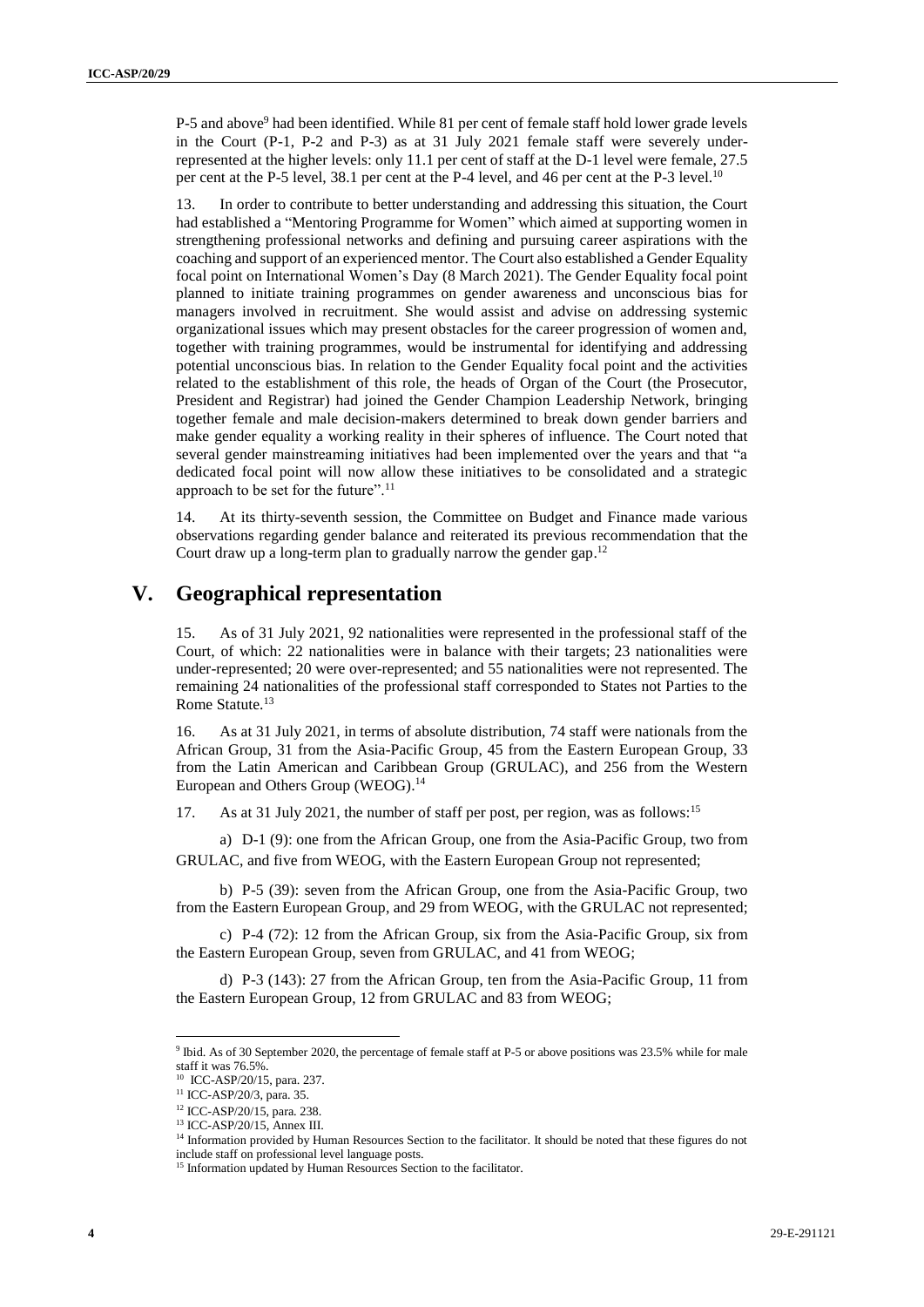e) P-2 (148): 23 from the African Group, nine from the Asia-Pacific Group, 19 from the Eastern European Group, ten from GRULAC, and 87 from WEOG;

f) P-1 (28): four from the African Group, four from the Asia-Pacific Group, seven from the Eastern European Group, two from GRULAC; and 11 from WEOG;

18. While acknowledging that significant challenges to achieve equitable geographical representation persist, the Court underlined that its efforts have resulted in some signs of improvement in recent years, at least in relation to non-represented countries. The number of non-represented countries was reduced by one from 2020 to 2021.<sup>16</sup>

19. From a broader perspective, a comparison of the data from 2016 and 2021 respectively<sup>17</sup> indicated that geographical representation remained relatively stable. This reveals the chronic nature of the imbalanced representation in the Court in respect to some countries and regions, in particular from Asia-Pacific and Latin America and the Caribbean.<sup>18</sup> The Committee on Budget and Finance reiterated its recommendation "that the Court draw up a plan to gradually alleviate the imbalances".<sup>19</sup>

## **VI. Recruitment of nationals from non-States Parties**

20. In comparison to the previous report on geographical representation and gender balance,<sup>20</sup> in 2020, there was a net reduction of one staff from non-States Parties.<sup>21</sup>

21. It was observed that recruiting nationals of non-States Parties can be more expensive than hiring nationals of States Parties. According to the practice and fundamental principles of the International Civil Service, as determined by the Administrative Tribunal of the International Labour Organization (ILOAT), all employees of the Court are entitled to exemption from taxation on salaries, emoluments and allowances paid by the Court. The estimated tax liability for 2020 was  $\epsilon$ 86 thousand, in relation to United States taxpayers on the payroll of the Court. $^{22}$ 

22. At its thirty-seventh session, the Committee on Budget and Finance observed that the number of staff from non-States Parties had increased from 21 in 2016 to 24 in 2021, or by 14.3 percent.<sup>23</sup>

## **VII. Measures to improve geographical representation**

23. The Court has informed States that it continued its efforts to improve geographical representation and gender balance of ICC staff, which included: (a) continuing to advertise vacancies on various social media and international job vacancy platforms; (b) distributing all vacancy announcements in both working languages of the Court; (c) having Human Resources staff participate in all recruitment processes and assist panels in ensuring consideration of diversity at all stages of the recruitment cycle (d) having the Selection Review Board oversee all recruitment; (e) ensuring geographical and gender diversity on all recruitment panels; (f) disseminating updated information on geographical representation to all recruitment panels; (g) considering geographical and gender representation both at the shortlisting stage and when the decision on the final selection of suitable candidates was made; (h) considering geographical and gender representation for all types of appointment; (i) using social media to source qualified candidates with desirable profiles to improve the applicant pool; (j) informing embassies of newly published vacancy announcements.<sup>24</sup>

<sup>&</sup>lt;sup>16</sup> Information provided in the virtual meeting with the New York Working Group on 9 November 2020, and included in the presentation which was subsequently circulated to States Parties, as compared with the information available in the Human Resources Section updated paper "HR Standard Statistics" dated 31 July 2021.

<sup>17</sup> ICC-ASP/20/15, para.234.

<sup>18</sup> ICC-ASP/20/15, para.236.

<sup>19</sup> ICC-ASP/20/15, para.236.

<sup>20</sup> ICC-ASP/19/4.

<sup>21</sup> ICC-ASP/20/15, Annex III.

<sup>&</sup>lt;sup>22</sup> Financial statements of the International Criminal Court for the year ended 31 December 2020 (ICC-ASP/20/12), item 13.2.

<sup>23</sup> ICC-ASP/20/15, Annex III.

<sup>&</sup>lt;sup>24</sup> ICC-ASP/20/3, para. 25.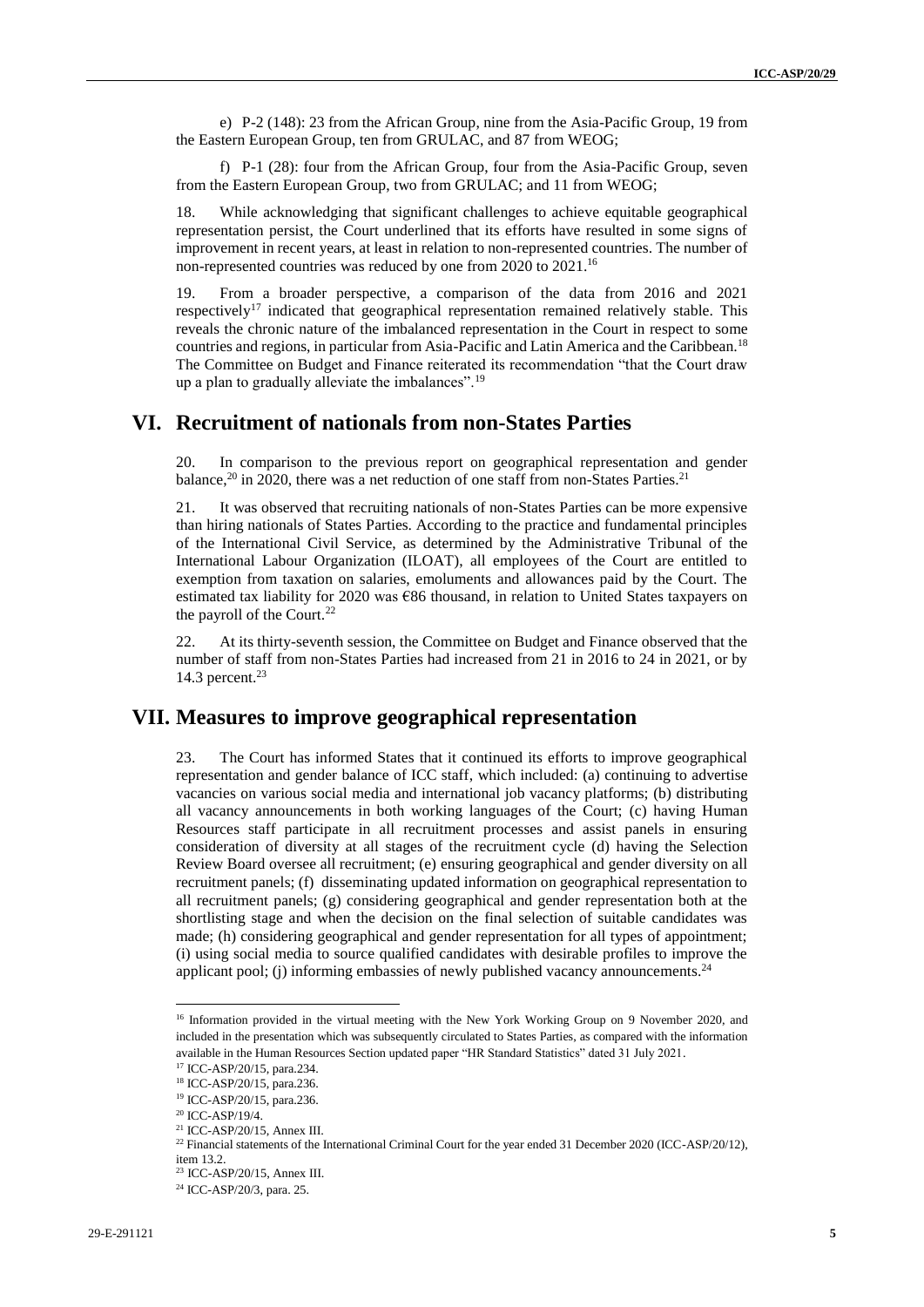24. It was noted that States still have a critical role in ensuring wider dissemination of the vacancy announcements, with a view to providing more geographically representative pools of candidates.

# **VIII.Interns, JPOs and visiting professionals**

25. States indicated that geographical representation and gender balance was also desirable in the selection of interns, visiting professionals (IVPs) and Junior Professional Officers (JPOs). Interest was also expressed in the inter-relationship between these programmes and the actual recruitment of the Court, given that IVPs and JPOs are frequently potential candidates for professional postings. It was therefore noted that measures aimed at promoting equitable geographical distribution in these programmes could have a positive impact in the diversification of the pool of applicants for professional postings.

26. The Court confirmed that it sought to address some of the geographical representation challenges through the IVPs Programme since it is considered that a diverse group of qualified professionals in this programme will encourage more potentially eligible and interested candidates from those countries for the Court's staff positions, now and in the future. To make this programme accessible to all, the Court has implemented a Trust Fund based on voluntary donations to enable funded placements for persons from developing regions who are also from States Parties, and preferably those that are non- or underrepresented.

27. In 2018, 23 individual IVPs from Africa, Asia-Pacific, Eastern Europe and Latin American and the Caribbean region were funded by the Trust Fund. In 2019 and 2020, no new individual IVPs have been funded by the Trust Fund. The Court has reinforced its fundraising efforts and urges the continued contribution and collaboration of States. With the purpose of producing efficiency gains, the Court endorsed an amendment to the Trust Fund's Terms of Reference "to reduce the stipend provided by the Trust Fund with a view to aligning it with the funding provided by other international organizations, while reflecting the cost of living in The Hague".<sup>25</sup> Together with contributions received from staff members and elected officials, the Court will hopefully be able to fund new IVPs again in the future.

28. The Court advised that it had once again coordinated the implementation of the Legal Professional Programme (LPP), with funding from the European Commission. In 2020, the LPP saw placements for 11 participants. The Court noted that of the 11 placements, three were assigned to nationals of underrepresented States Parties, and two to nationals of nonrepresented States Parties. 26

# **IX. Conclusions**

29. States Parties and civil society have an interest in being kept updated regarding the fluctuations of staffing at the Court, from the perspective of geographical representation and gender balance. It was stressed that a fair representation of male and female staff and equitable geographical distribution benefits the Court by ensuring diversity of perspective which, internally, increases the creativity in the work environment and, externally, remains crucial to address perception challenges and advance the universality of the Rome Statute.

30. There is an overall balance in terms of gender with female staff slightly underrepresented. Still, there is a severe imbalance of women in the upper echelons. The Court should continue its efforts to narrow this gap and report on its activities in this regard.

31. Regarding geographical representation, there is a persistent and chronic imbalance in respect of some countries and regions. There are also some nationalities from overrepresented groups that are under-represented in the Court's staff. Some States that rank among the highest contributors to the Court's budget are severely under-represented.

<sup>25</sup> ICC-ASP/20/3, para. 69.

<sup>26</sup> ICC-ASP/20/3, para. 62.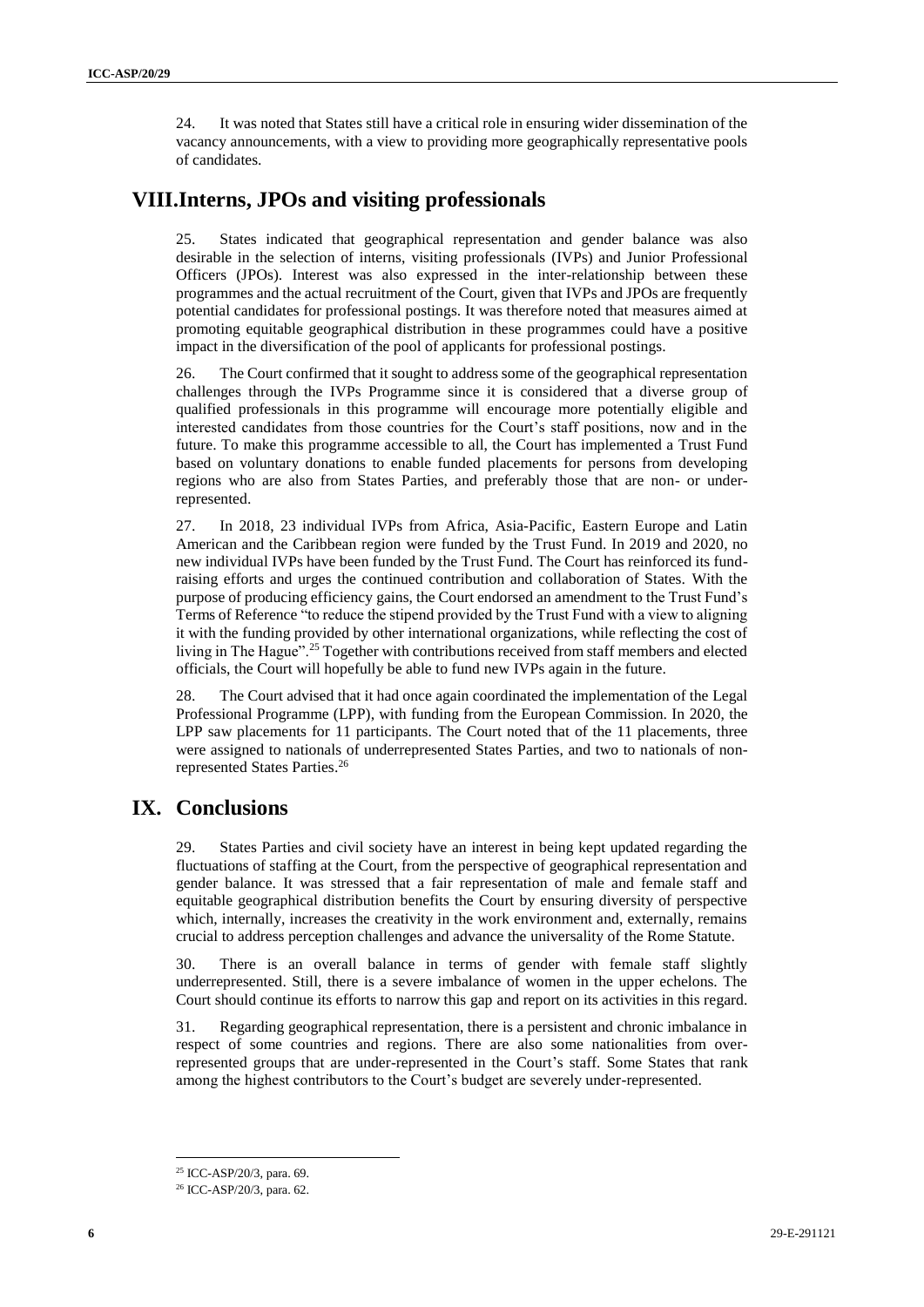32. Many States indicated that the issue of nationals of non-States Parties being recruited to the Court's staff should be examined in conjunction with the current challenges of achieving equitable geographic representation.

33. More efforts should be undertaken by the Court and the Assembly to ensure the visibility of employment opportunities and the application of qualified candidates from nonand under-represented countries and regions. The proactive role of the States Parties in question remains crucial to supporting the Court, inter alia, by helping to reach a pool of qualified candidates from non- and under-represented countries.

## **X. Recommendations**

#### **A. To the Court**

34. The chronic imbalance in geographical representation, as well as that of women in senior levels, requires that the Court redouble its efforts in addressing this situation, in particular efforts should be made to identify, reach and recruit women qualified for seniorlevel positions, as well as to support the career advancement within the Court of female staff.

35. The Court should continue prioritizing outreach activities, in order to target potential candidates from non- and under-represented countries, especially developing ones, for internship, JPO and visiting professional programmes, including by encouraging voluntary contributions to the corresponding fund. Information on geographical and gender balance regarding these programmes should continue to be made available to the Assembly.

36. Vacancy announcements should:

continue to be advertised through the Court's website and its social media profiles, as well as circulated via periodicals and publications, in particular in those with circulation in countries that are non- or under-represented;

(b) be regularly informed to the Assembly, in order to assist States Parties and civil society organizations in further disseminating them; and

(c) be circulated at least in both working languages of the Court.

37. All personnel policies, procedures and hiring practices should remain under review and improvement, and the Court should continue to apply and strengthen its recruitment policies to foster the selection of qualified candidates from non- and under-represented countries, in particular developing ones, including through the dissemination and full implementation of its Administrative Instruction on Staff Selection, which includes a provision granting qualified candidates from non- and under-represented States Parties priority for the purpose of short-listing.

38. The Court should address, within a reasonable timeframe, the issue related to the possibility of freezing the hiring of nationals of States that are not Parties to the Rome Statute, as repeatedly recommended by the Committee.

39. The Court should continue gathering, monitoring, analyzing and reporting data of female applicants and applicants from non- and under-represented countries, in particular from developing ones, in order to identify the specific challenges they face in successfully acquiring positions at the Court.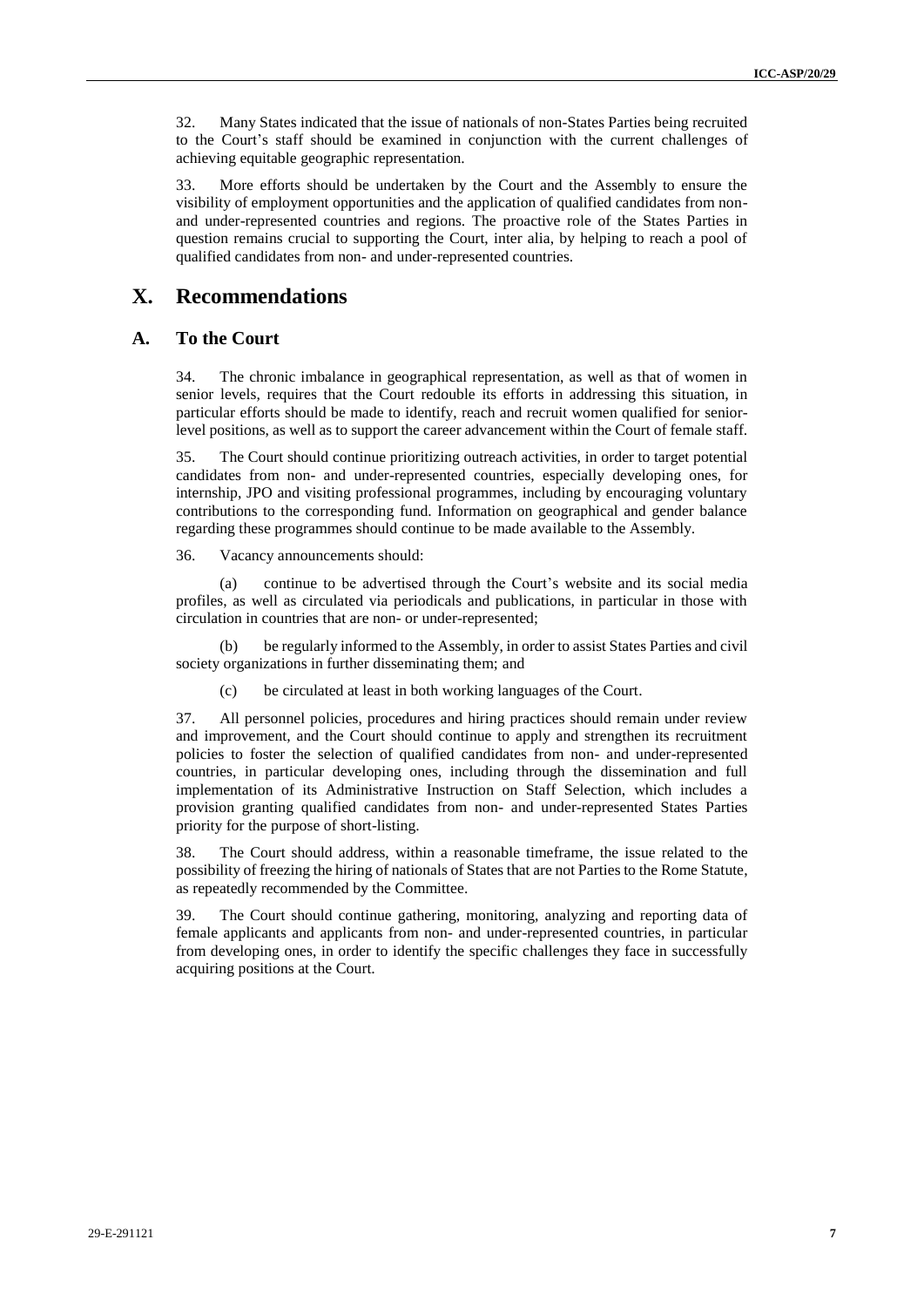#### **B. To the Assembly and States Parties**

40. The chronic imbalance in geographical representation, as well as that of women in senior levels, requires redoubled efforts by States Parties.

41. States Parties engaging with the Court with respect to the JPO programmes should also consider providing financing for participants from non- and under-represented regions, in particular from developing countries.

42. States Parties should consider providing funding to cover stipends for participants from non- and under-represented regions, in particular from developing countries, in the internship and visiting professional programmes.

43. States Parties, especially those non- and under-represented, should develop targeted strategies to support the dissemination of Court vacancies to their national institutions and organizations, as appropriate, including universities, professional associations and chambers, and judicial institutions.

44. The Bureau should engage in consultations to identify partners that could promote capacity-building in non- and under-represented countries or regions, in order to generate pools of qualified applicants at the Court, and interested States Parties are encouraged to provide financial support to civil society and institutions undertaking such capacity-building.

45. States Parties are encouraged to use the geographical representation and gender balance facilitation as focal point to address any concerns in relation to staff representation and balance.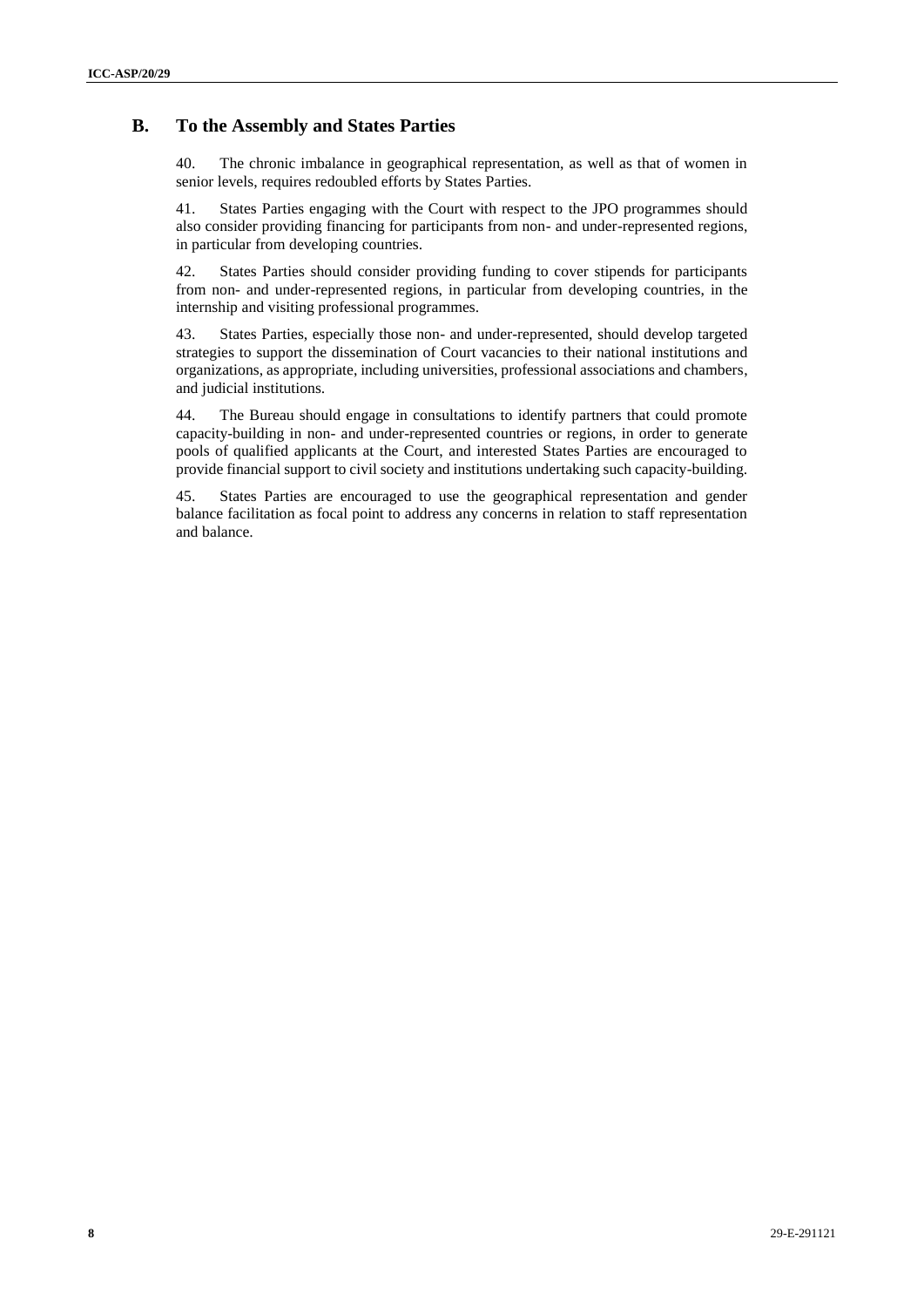## **Annex**

#### **Proposed text for inclusion in the omnibus resolution**

#### **A. Language for the omnibus resolution on recruitment of staff**

*Replace paragraphs 118 to 126 of the omnibus resolution adopted at the nineteenth session of the Assembly (ICC-ASP/19/Res.6) with the following text:*

Takes note of the Court's report on Human Resources Management,<sup>1</sup> and requests the Court to further strengthen its efforts, in the recruitment of staff, to seek equitable geographical representation with a particular focus on candidates from non-represented and underrepresented States Parties, gender balance and the highest standards of efficiency, competency and integrity, as well as to seek expertise on specific issues, including, but not limited to, trauma-related psycho-social needs and violence against women or children, and *encourages* further progress in this regard;

*Calls* upon the Court to report the outcome of its efforts to seek equitable geographical representation with a particular focus on candidates from non-represented and underrepresented States Parties and gender balance to the Assembly at its twenty-first session, including, but not limited to, improvements in the recruitment process and annual recruitment data;

*Takes note* of the continued dialogue between the Court and the Bureau with regard to ensuring equitable geographical representation and gender balance in the recruitment of staff members, and *welcomes* the report of the Bureau and its recommendations;<sup>2</sup>

*Urges* States Parties to undertake efforts to identify and enlarge pools of potential applicants to the Court's professional positions from States Parties from non- and underrepresented regions and countries, including through the financing by the Assembly of the Court's internship and visiting professional programmes, and by States Parties of Junior Professional Officer (JPO) programmes, through targeted outreach initiatives and through the dissemination among relevant national institutions and organizations of the Court's vacancies;

*Welcomes* the establishment by the Court of a programme to fund, through voluntary contributions, the placement of interns and visiting professionals from developing regions with a particular focus on candidates from non-represented and under-represented States Parties, *welcomes* the voluntary contributions received thus far and *calls upon* States Parties to contribute to this programme;

*Requests* the Court to further devise mechanisms that can ensure in a more sustainable and systematic manner the funding of placements of interns and visiting professionals from developing regions, and further requests the Court to explore and propose modalities for implementing Junior Professional Officer (JPO) programmes for candidates from non- and under-represented States Parties, particularly from developing regions, to be funded through voluntary contributions;

*Requests* the Court to continue looking into measures to introduce a rotation policy at the ICC and *further requests* the Court to report the outcome to the Assembly;

*Welcomes* the Court-wide, Office of the Prosecutor and Registry Strategic Plans for 2019-2021 and their three-year programme of action to improve the geographical representation and gender balance as one of the Court´s priorities;

*Further welcomes* the establishment of the ICC's Focal Point for Gender Equality, as well as the high-level statement on gender equality issued by the Court's Principals and ongoing efforts Court-wide to enhance and reinforce policies and conditions of employment at the Court from a gender perspective, and *notes* in this context the relevant

<sup>&</sup>lt;sup>1</sup> ICC-ASP/20/3.

<sup>2</sup> ICC-ASP/20/29.